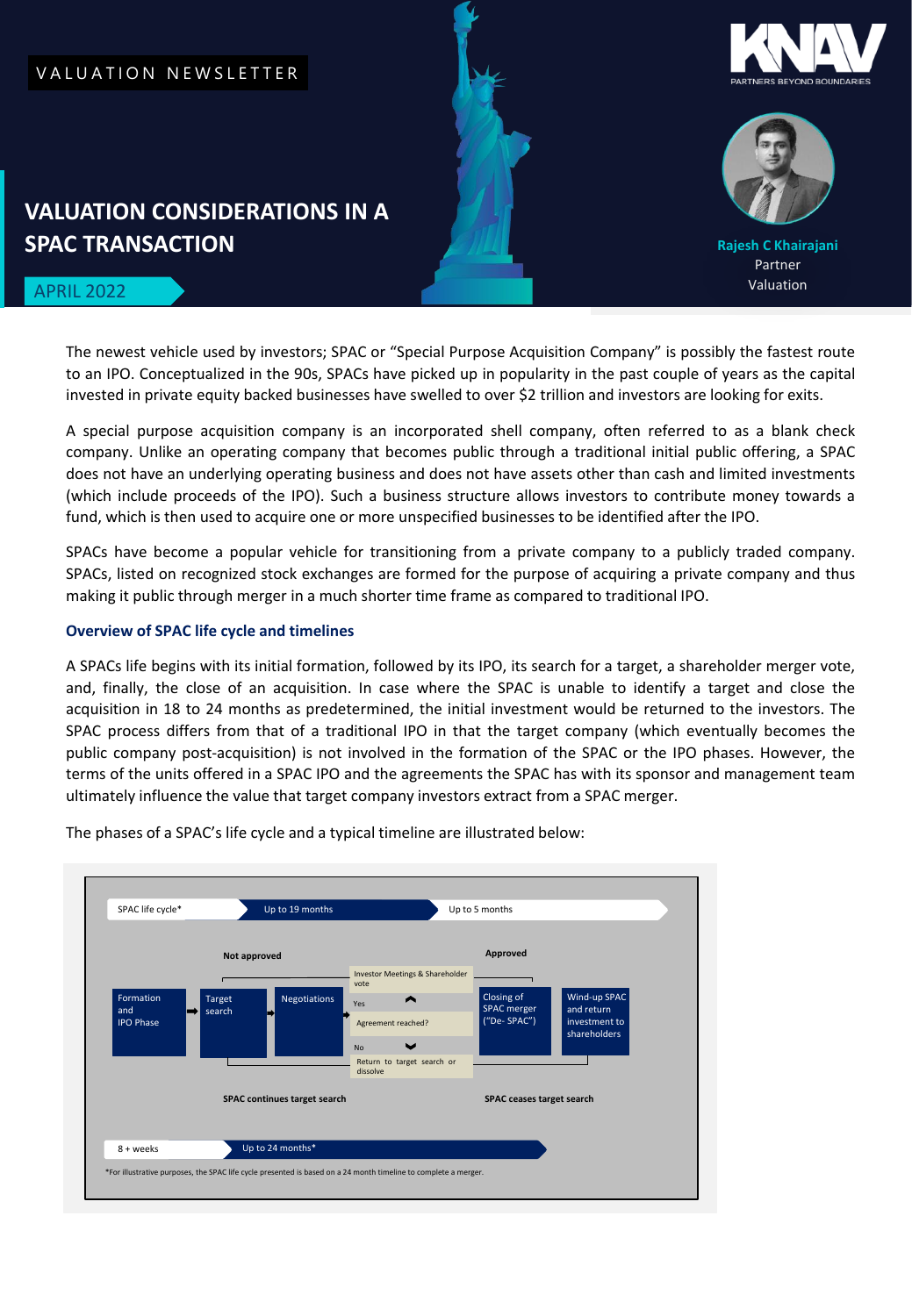#### **Recent SPAC trends**

SPACs have exploded as an alternate vehicle to take a company public without undergoing the same rigor as the traditional IPO process. The number of SPAC IPOs during 2020 was nearly four times the 2019 total, and the first quarter of 2021 alone has already exceeded the record high 2020 totals. In April 2021, the SEC issued new guidance related to SPAC warrant liability accounting and valuation. Given the proliferation of SPACs, the regulation and oversight around this ecosystem will likely continue to increase.

This notable uptick in SPAC activities has also come with a renewed focus on whether the securities issued by SPACs should be subject to fair valuation for financial reporting purposes. Auditors are now pushing back against the traditional approach of marking SPAC securities at cost.



*Source: spacinsider.com*

The capital structure of a typical SPAC entity includes several types of instruments from varied investors such as corporate entities, high net-worth individuals, alternative investment funds, and retail investors. The instruments included in the capital structure carry diverse rights and preferences in terms of lock-in terms, concessions, vesting and redemption periods and marketability.

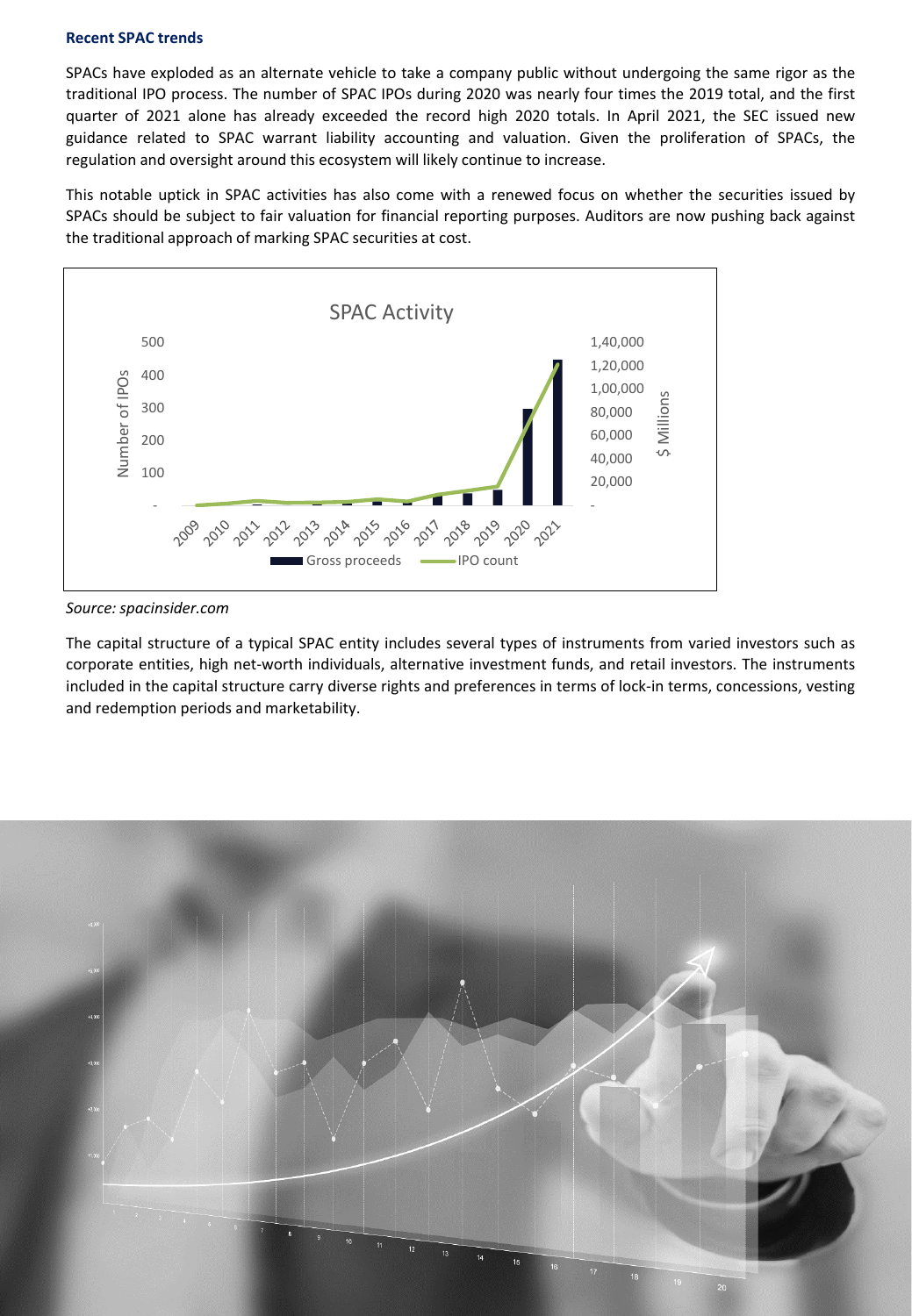## **Types of SPAC financial instruments :**

There are three categories of SPAC financial instruments that may require independent valuations as assets or liabilities: warrants, founders' shares, and PIPE instruments.

| <b>Public warrants</b>                                                                                                                                                                                                                                                                                                                                                                                                                                                                                                                                                                                                      | <b>Founder shares</b>                                                                                                                                                                                                                                                                                                                                                                                                                                                                                                                                                                                                                                                                                                                                                                                                                                                                                                                                                                                                                                                                                                                                                                                                                                                                                                                                                                                                                                                                 |
|-----------------------------------------------------------------------------------------------------------------------------------------------------------------------------------------------------------------------------------------------------------------------------------------------------------------------------------------------------------------------------------------------------------------------------------------------------------------------------------------------------------------------------------------------------------------------------------------------------------------------------|---------------------------------------------------------------------------------------------------------------------------------------------------------------------------------------------------------------------------------------------------------------------------------------------------------------------------------------------------------------------------------------------------------------------------------------------------------------------------------------------------------------------------------------------------------------------------------------------------------------------------------------------------------------------------------------------------------------------------------------------------------------------------------------------------------------------------------------------------------------------------------------------------------------------------------------------------------------------------------------------------------------------------------------------------------------------------------------------------------------------------------------------------------------------------------------------------------------------------------------------------------------------------------------------------------------------------------------------------------------------------------------------------------------------------------------------------------------------------------------|
| Public warrants are issued to its public shareholders as<br>a part of the SPAC unit during the SPAC IPO. The SPAC<br>unit includes one unit of common stock and a fraction<br>of warrant. The SPAC unit typically trades as a<br>consolidated unit for a period of 52 days, after which<br>the SPAC shares and warrant trade independently.<br>The fair value of the public warrants is determined by<br>observable trading prices in the period after these<br>instruments are listed. For periods before public prices<br>are observable, the fair value of public warrants is<br>calculated using option pricing models. | When a SPAC is launched, the sponsor, and often its<br>management team, pays a nominal amount for an<br>equity stake in the SPAC, which is often referred to as<br>"founders' shares" or the "promote." The founders'<br>shares are intended to compensate the initial investors<br>for identifying a promising target and consummating a<br>merger. The founder shares are often subject to lock in<br>terms, concessions and do not have any value unless<br>the SPAC completes the merger. Often the fair value of<br>the founders' shares are determined by starting with<br>the publicly traded share price and applying a<br>probability of success factor or the price implied by<br>publicly traded warrants and then adjusting for the<br>time (discount for lack of marketability) until<br>conversion and completion of a lockup period, if any.                                                                                                                                                                                                                                                                                                                                                                                                                                                                                                                                                                                                                           |
| <b>Sponsor/private warrants</b>                                                                                                                                                                                                                                                                                                                                                                                                                                                                                                                                                                                             | <b>PIPES</b>                                                                                                                                                                                                                                                                                                                                                                                                                                                                                                                                                                                                                                                                                                                                                                                                                                                                                                                                                                                                                                                                                                                                                                                                                                                                                                                                                                                                                                                                          |
| Sponsor warrants are typically issued in a private<br>placement to the SPAC's sponsor and its related<br>parties. Private or non-listed SPAC warrants are valued<br>by using option pricing models that use information<br>observed or implied from the trading of the public<br>warrants for the subject SPAC entity.                                                                                                                                                                                                                                                                                                      | Following an announcement of a proposed business<br>combination, the SPAC must offer its public investors a<br>redemption option. This redemption option creates<br>uncertainty regarding the cash available to the<br>combined company post the business combination.<br>Many SPACs have recently mitigated this concern by<br>issuing new securities to institutional accredited<br>investors in a PIPE transaction that is contingent upon<br>the closing of the initial business combination. The<br>capital raised in the PIPE transaction generally will be<br>used to provide additional capital for the operating<br>company to deploy following the consummation of the<br>business combination. PIPE commitments are typically<br>commitments to purchase shares of the combined<br>entity that would be subject to a lock-up and thus not<br>freely tradeable until the registration statement for<br>these shares is filed and declared effective by the<br>Securities and Exchange Commission. That lock-up<br>necessitates a discount from the public share price of<br>the SPAC due to the lack of marketability. Many PIPE<br>investments are structed in the form of a financing<br>commitment with a pre-determined contractual<br>purchase price. These financial contracts can be subject<br>to fair value adjustments when there are fluctuations in<br>the public SPAC share price in the period between the<br>PIPE commitment date and the PIPE funding date. |

## **Valuation requirements during the SPAC process**

#### 1. Valuation for alternative investment funds

Often private equity and alternative investment funds make sizable investments in instruments of SPACs by way of public shares, PIPE investments or warrants. Additionally, in several cases portfolio companies of funds may be potential targets for SPACs, which would impact the likely liquidation/exit plans of the fund from such companies. Alternative investment managers must continue to rigorously and reliably estimate and report the fair value of all their investments on a timely and periodic basis. Alternative investment funds are required by FASB ASC Topic 946 to measure and report all investments at "fair value" as defined by FASB ASC Topic 820.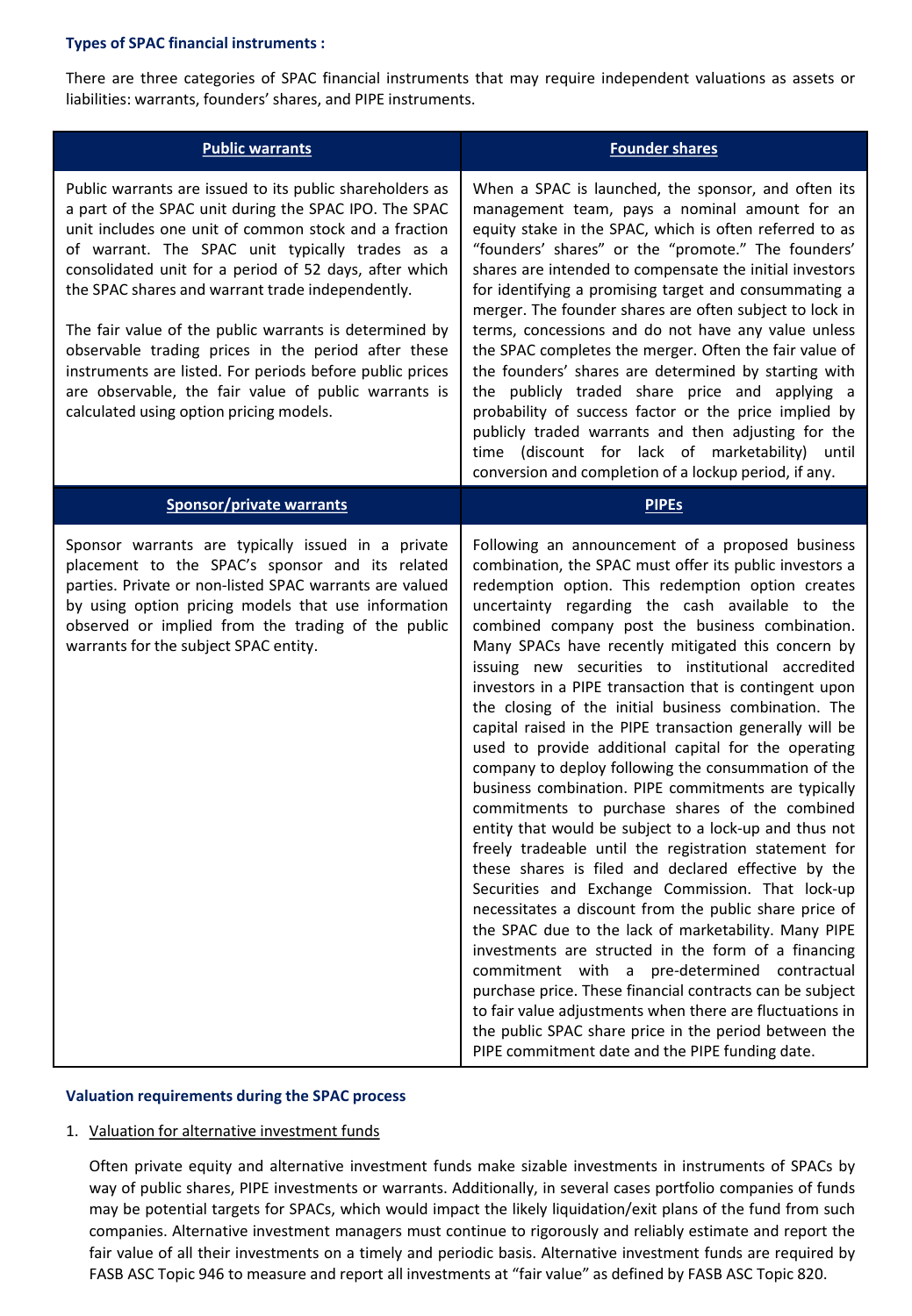## 2. Valuation for business combination

Upon the completion of the acquisition, the measurement and accounting of the business combination is required to be completed in compliance with ASC 805. If the SPAC is determined to be the accounting acquirer, acquisition accounting in accordance with ASC 805 will apply and the target company's assets and liabilities will require a valuation to be stepped-up to fair value. Valuation in compliance with ASC 805 would include the fair valuation of following:

- Net tangible assets
- Identifiable intangible assets
- Deferred consideration
- Continent consideration
- Deferred revenue

## 3. Valuation for potential SPAC targets

While the targets of SPACs are usually privately held companies, they need to provide financial statements that comply with requirements of Regulation S-X and U.S. GAAP requirements of a public business entity. This may be particularly impactful for target companies that have historically elected private company accounting alternatives as they are required to retrospectively revise their financials.

Certain valuation requirements for restatement of financial statements would include:

- Fair valuation of intangible assets if previously not recognized independently per private company accounting alternative. In order to present public company-compliant financial statements, acquisition accounting valuation analyses must be revised in order to determine the fair value of any previously unrecognized intangible assets.
- Goodwill impairment testing if the company has elected to amortize goodwill per private company accounting alternatives. In order to present public company-compliant financial statements, the company must not only unwind any goodwill amortization but also retrospectively perform annual goodwill impairment tests.
- Comprehensive valuation of the securities in order to meet financial reporting requirements in accordance with FASB ASC 718, to avoid any unintended IRC 409A tax consequences in cases where stock-based compensation grants that are substantially below fair value in a pre-IPO period.

## 4. Valuation for tax compliance

SPAC units are generally granted to sponsors for a nominal consideration. Since the initial investment for founder shares is insignificant and can be worth substantially more after a successful merger. The founder shares may hence be treated as compensation under tax laws. Additionally, the tax treatment of warrants depends on the type of warrant issued, i.e., investment warrants with equity or compensatory warrants. For those warrants that are not considered compensatory, the investment warrant rules should apply. Compensatory warrants issued for services are taxed like compensatory non-qualified stock options, i.e., they are not taxed upon receipt as long as the warrants are priced at fair market value (which is usually the case). The exercise date of the warrant is the taxable event. Fair market value of founder shares and/or warrants is required to be determined for compliance with IRC regulations.

## 5. Other valuation requirements

- Valuation of contingent consideration per ASC 805
- Valuation of convertible notes per ASC 480 and ASC 815
- Valuation of forward agreements

Estimating fair value for illiquid or non-traded investments requires experienced, informed judgment. Conceptually, investments in SPAC securities are no different than investments in traditional public or private debt and equity interests, yet the nuances of such investments at varying stages during the SPAC process must be carefully considered.